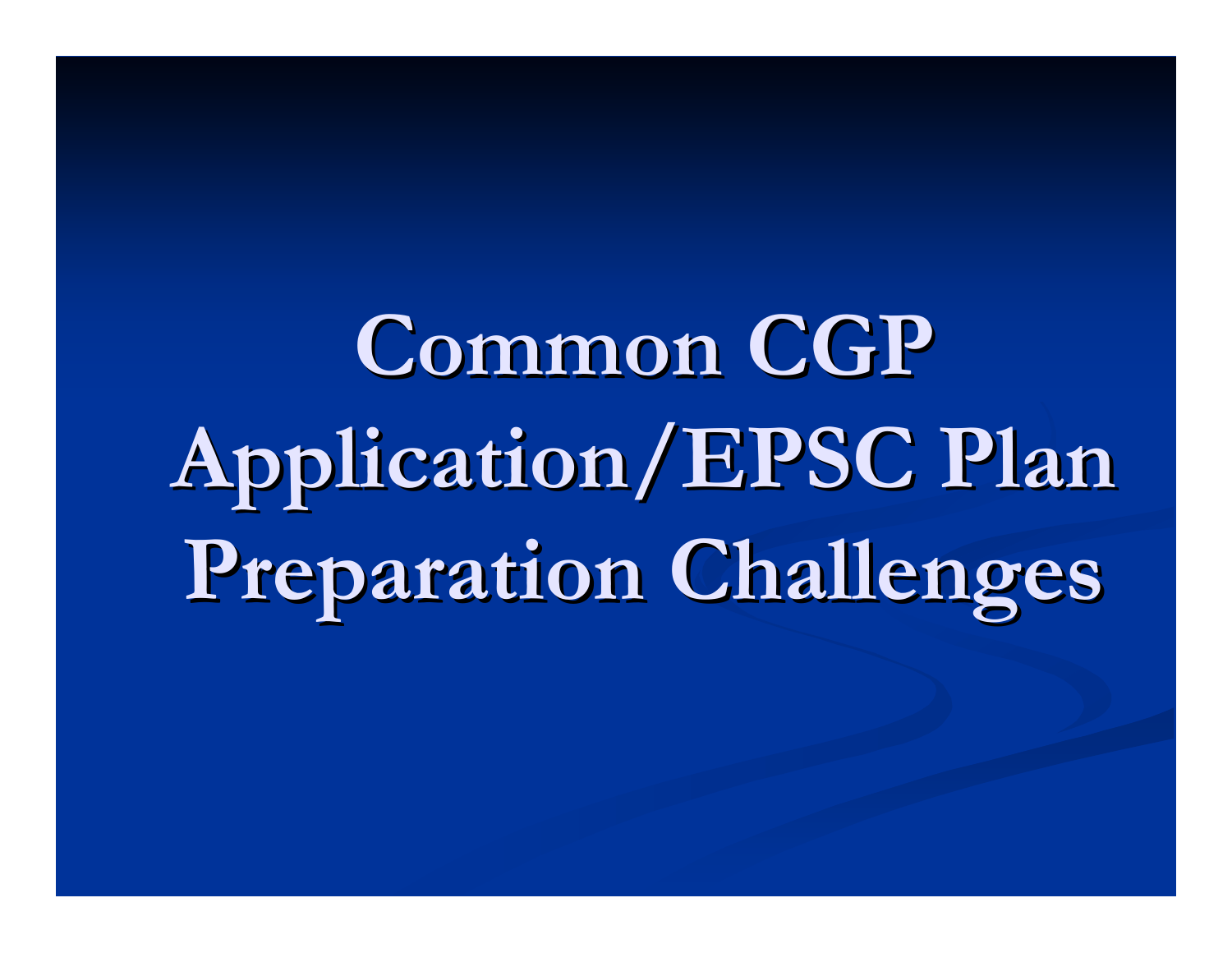The most creative minds **have been known to have been known to**  survive bad training **–Anna Freud Anna Freud**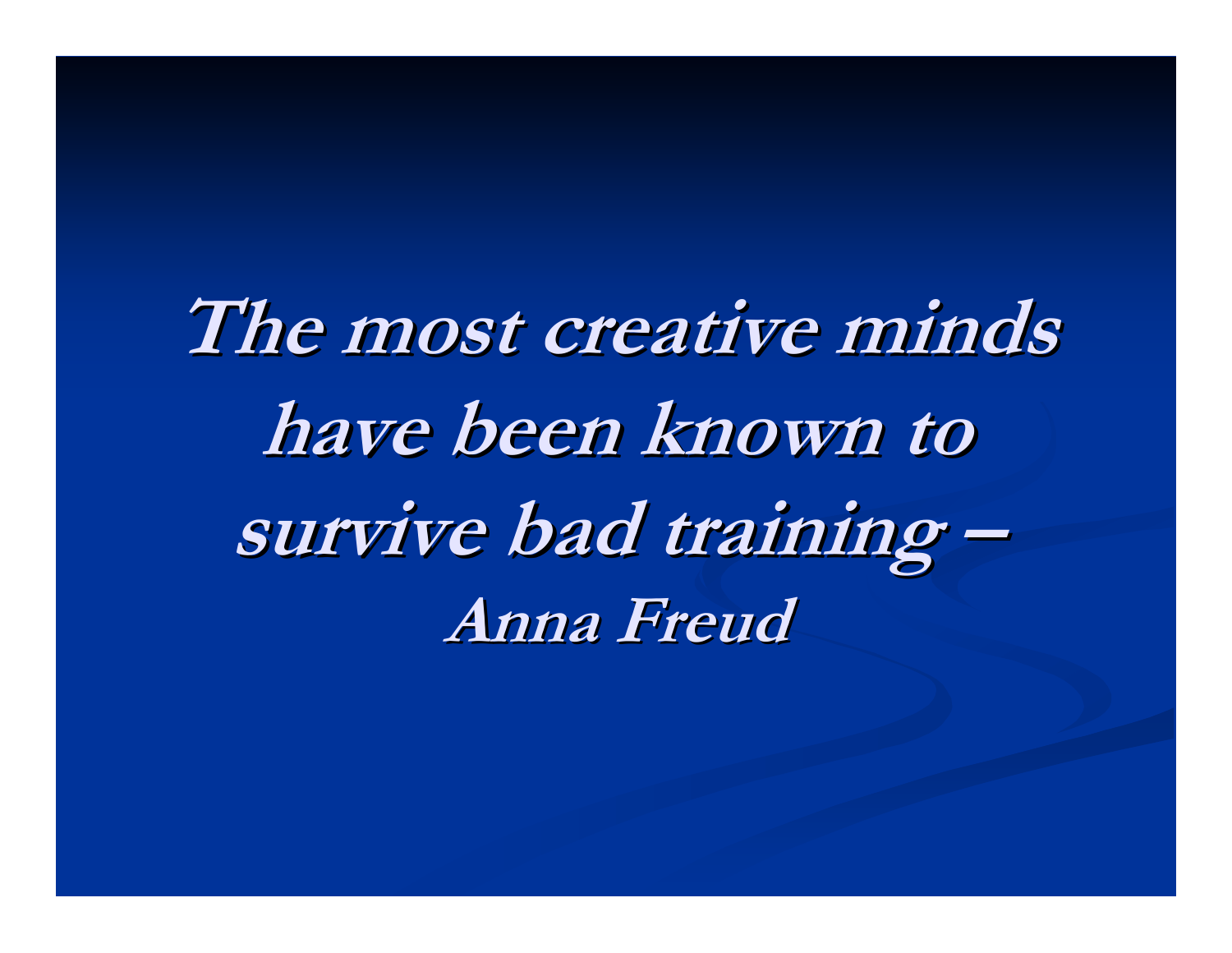#### **The Checklist The Checklist**

- The checklist is a tool: no more, no The checklist is a tool: no more, no less
- **If you have a Plan, do you have a** bicycle?
- **The checklist is for the Plan designer**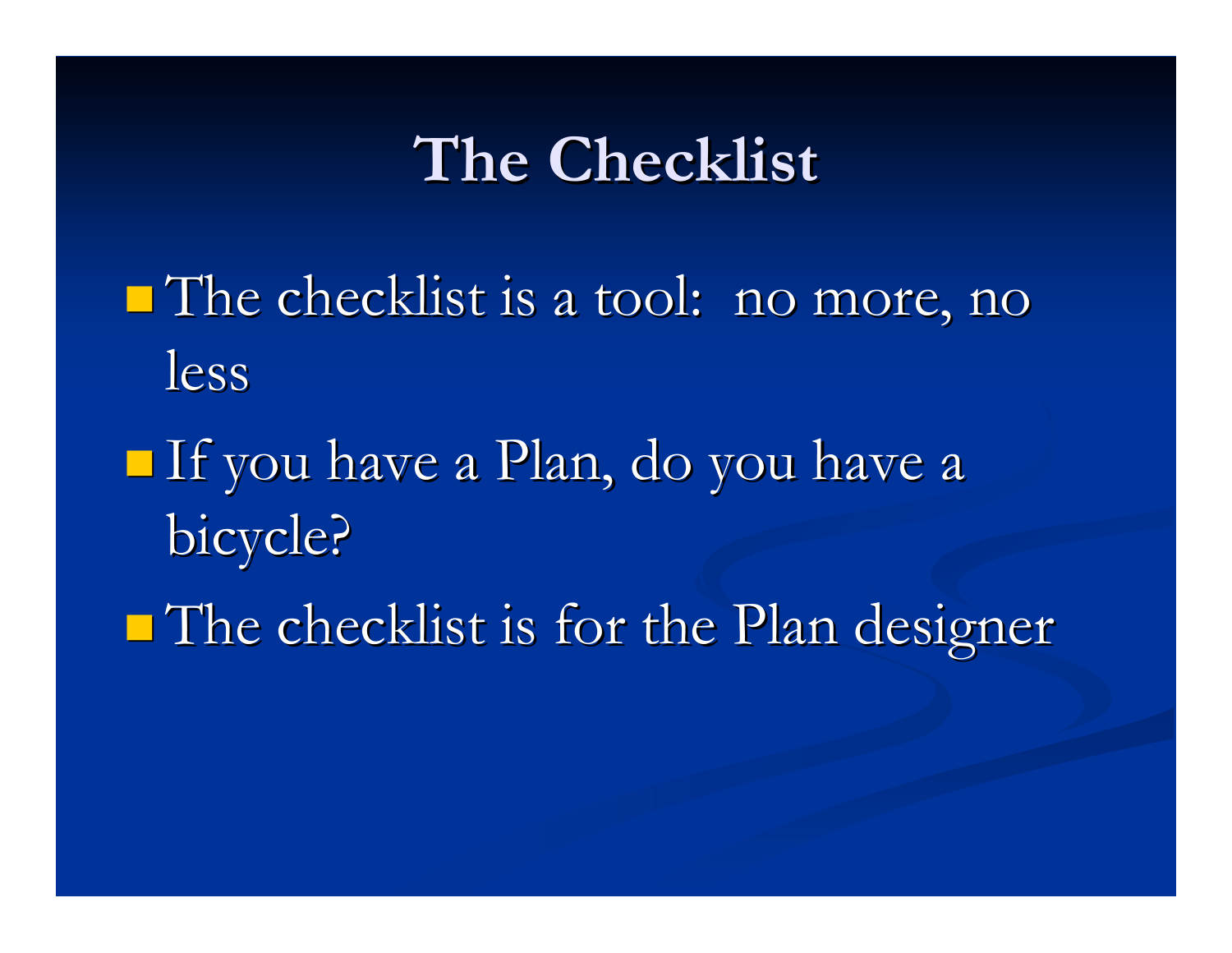## **Location Map Location Map**

# Don't forget the location map!

**Property lines**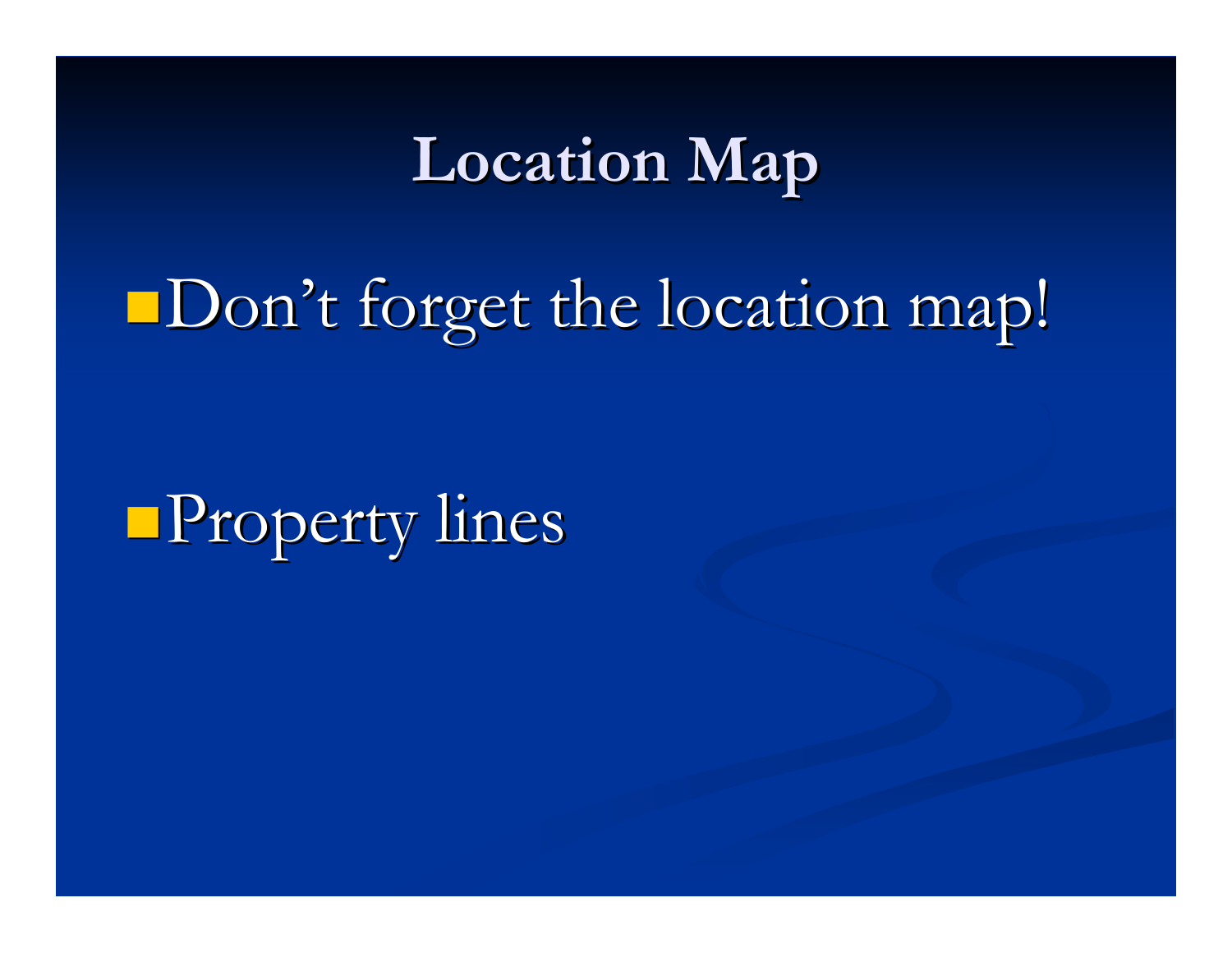## **Existing Conditions Site Plan Existing Conditions Site Plan**

■ "Swales", "drainageways" should be included **U** Vegetative cover - $\mathcal{L}_{\mathcal{A}}$ – "grass" "trees" "gravel" **Exodibility Factors are important**  $\blacksquare$  Show sensitive areas on the Plan  $\blacksquare$  Make sure there's a north arrow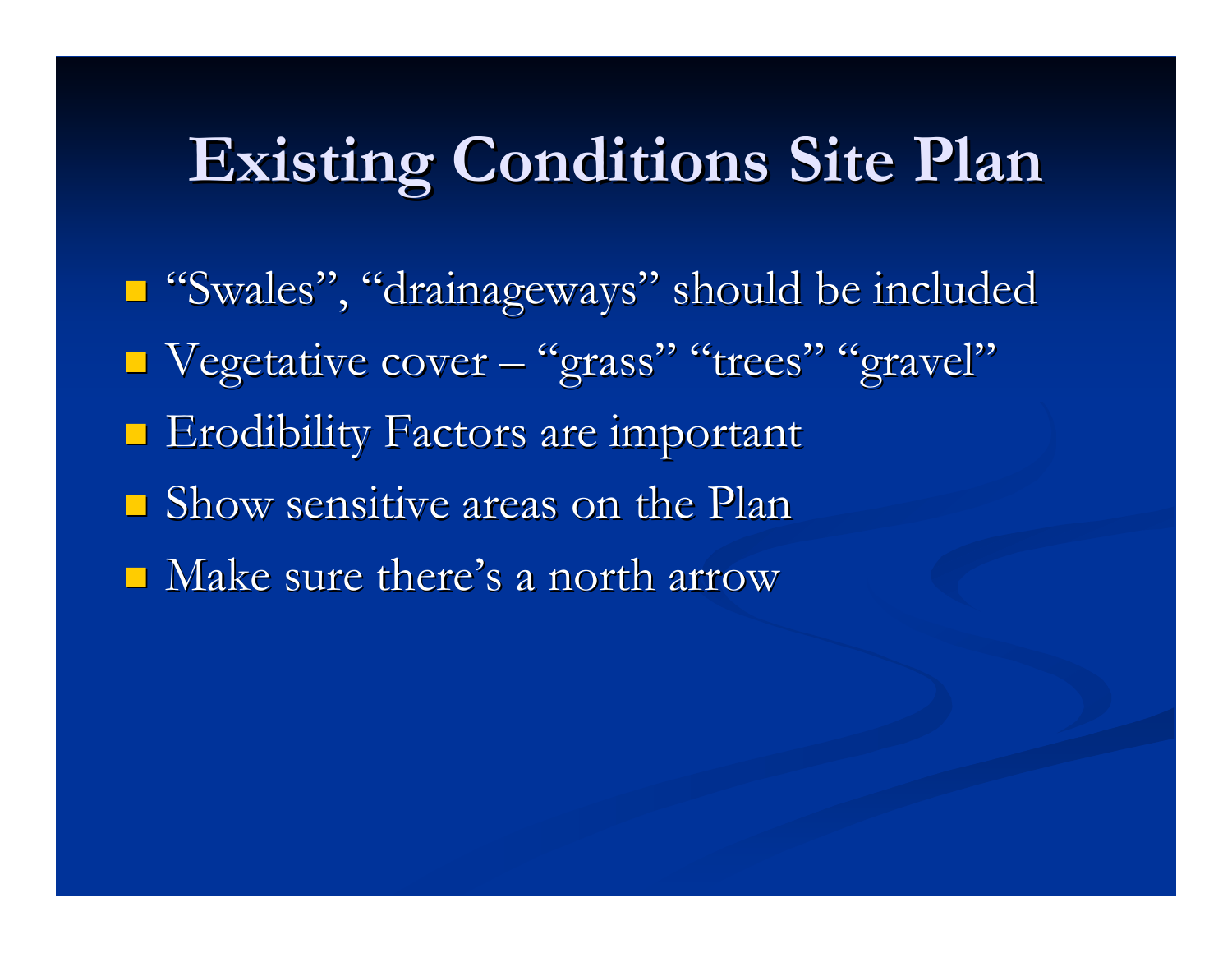## **Grading Plan Grading Plan**

 $\blacksquare$  Show both existing and proposed contours

 $\blacksquare$  LOD must be demarcated with a continuous barrier on the Plan and in the field barrier on the Plan and in the field

**Phasing (coming up)**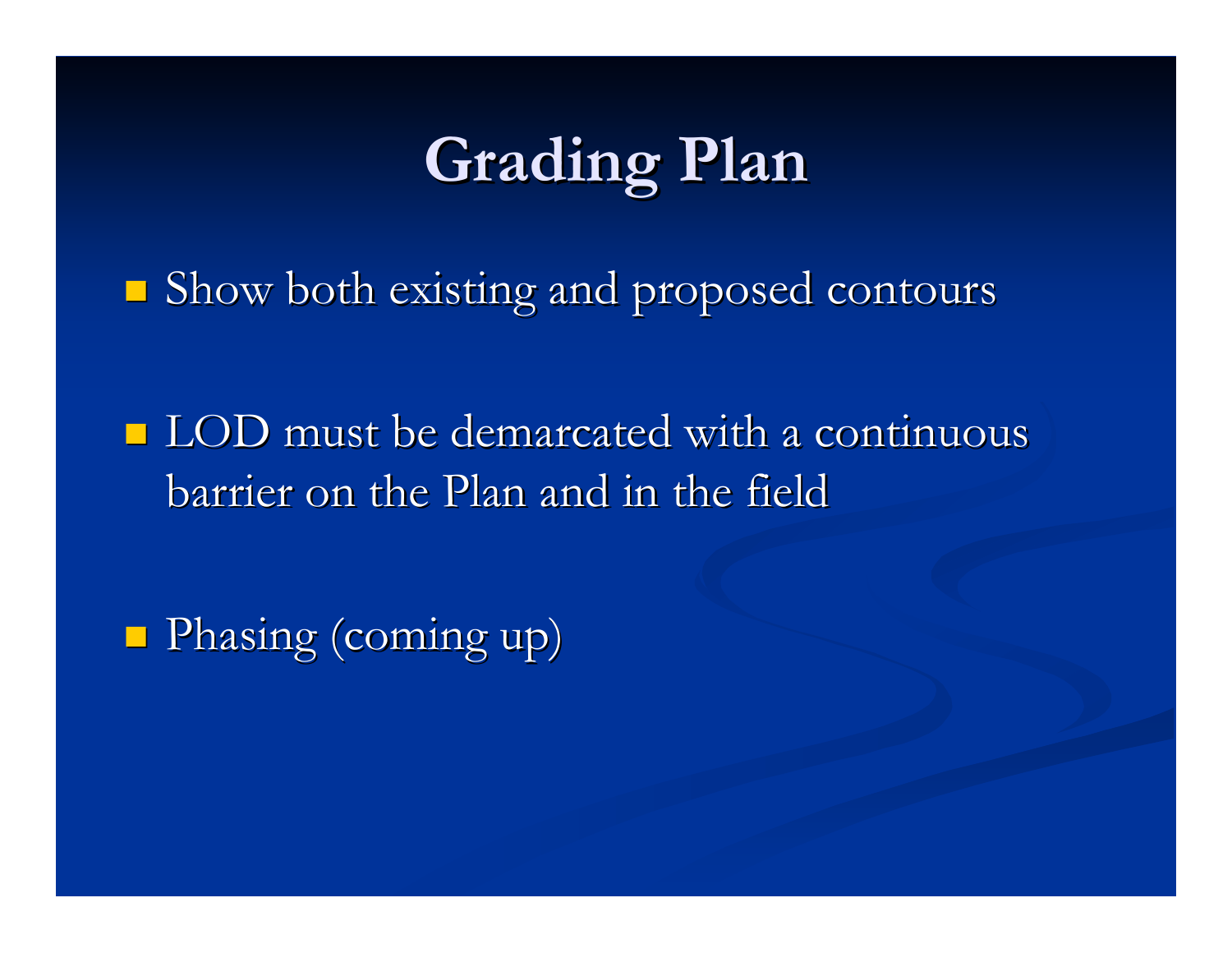## **Grading Plan Grading Plan**

Identify staging areas/topsoil stockpiles etc. Identify staging areas/topsoil stockpiles etc.

 $\blacksquare$  Waste areas, even if off site, have to be shown.

 $\blacksquare$  If buffers are disturbed, they aren't buffers.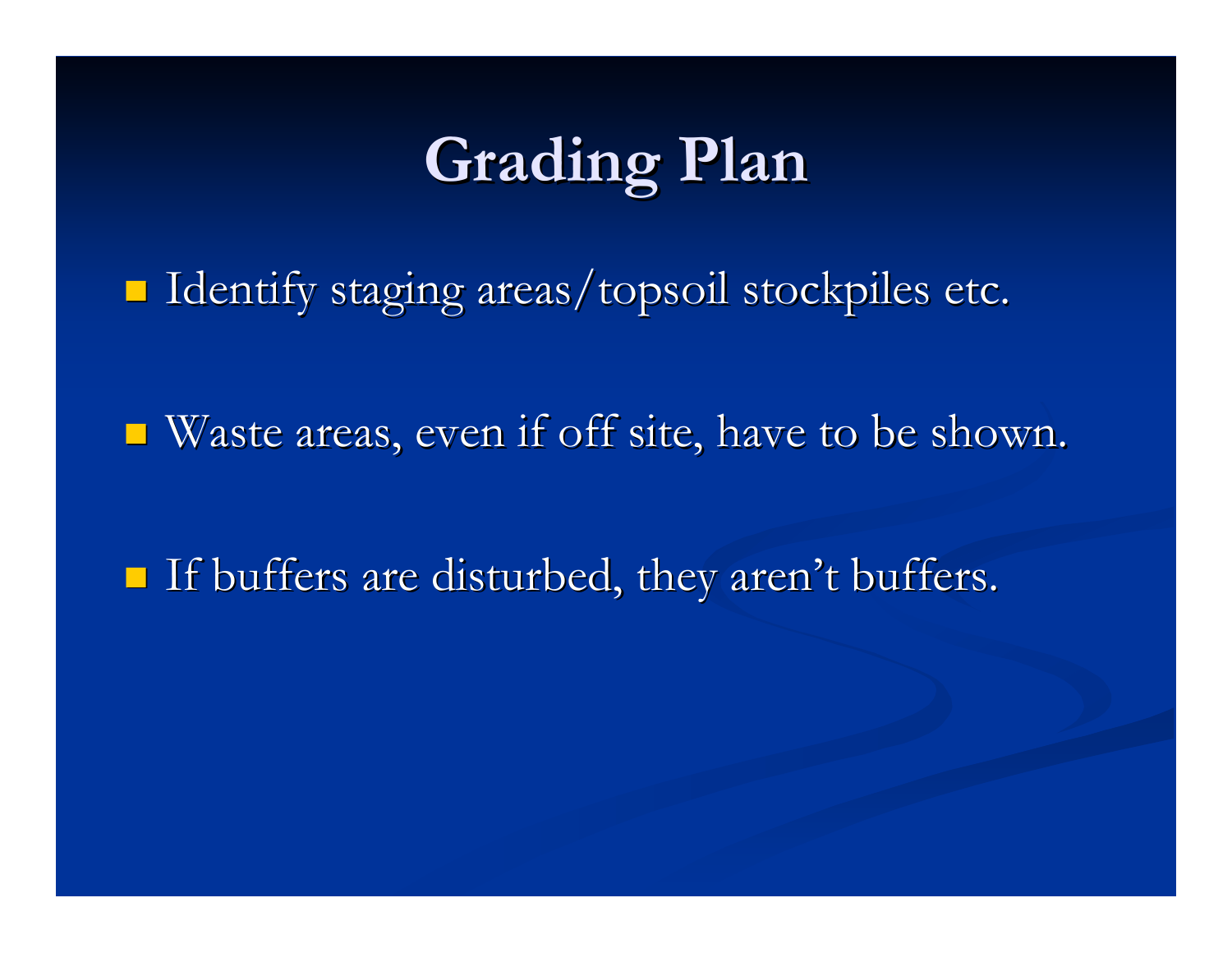# **Grading Plan Grading Plan**

 $\blacksquare$  Buffers must be demarcated on Plan and in the field.

Don't forget the scale Don't forget the scale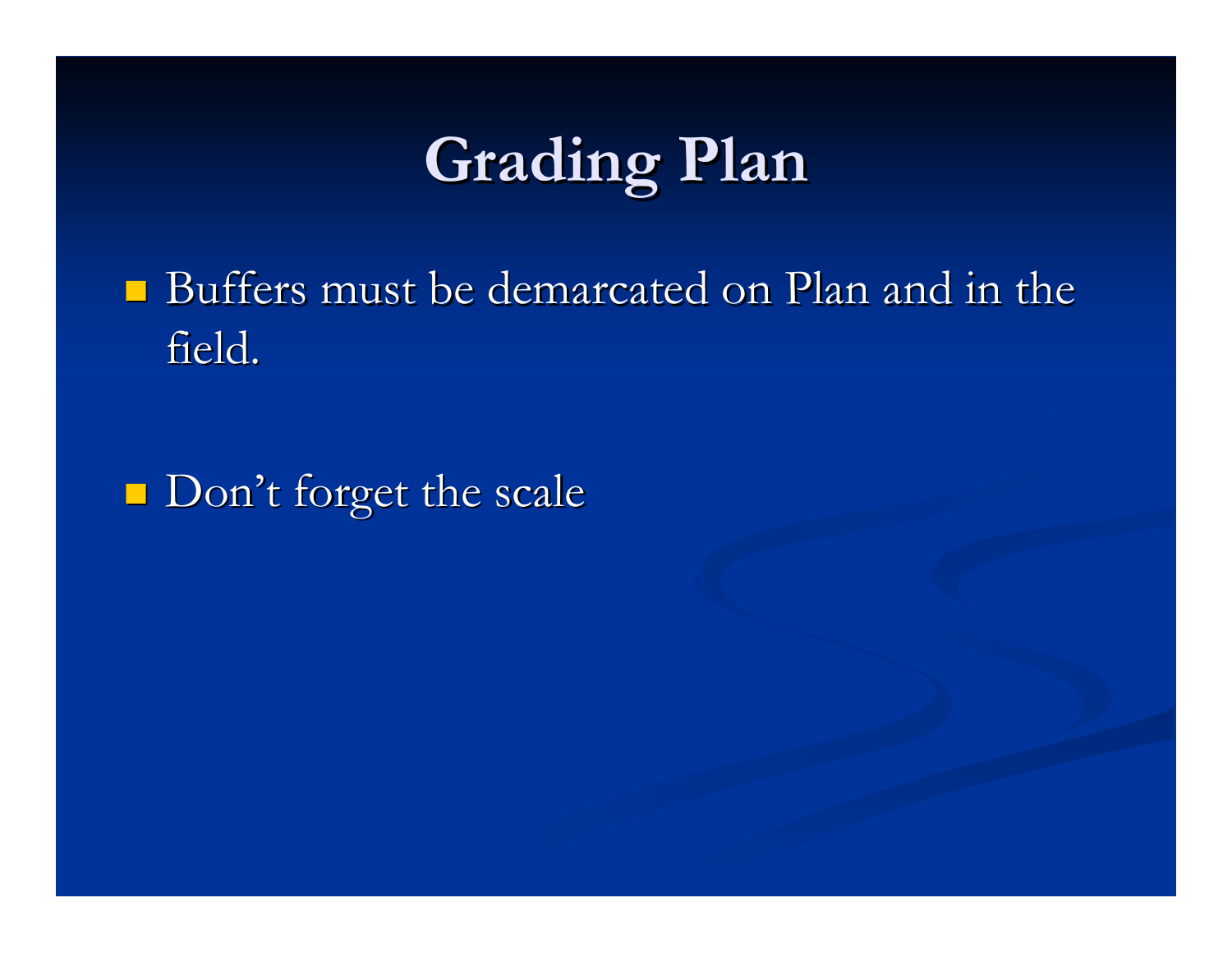#### **Construction Timetable Construction Timetable**

 $\blacksquare$  Sequence of ESC measures

How does each phase relate to the others?

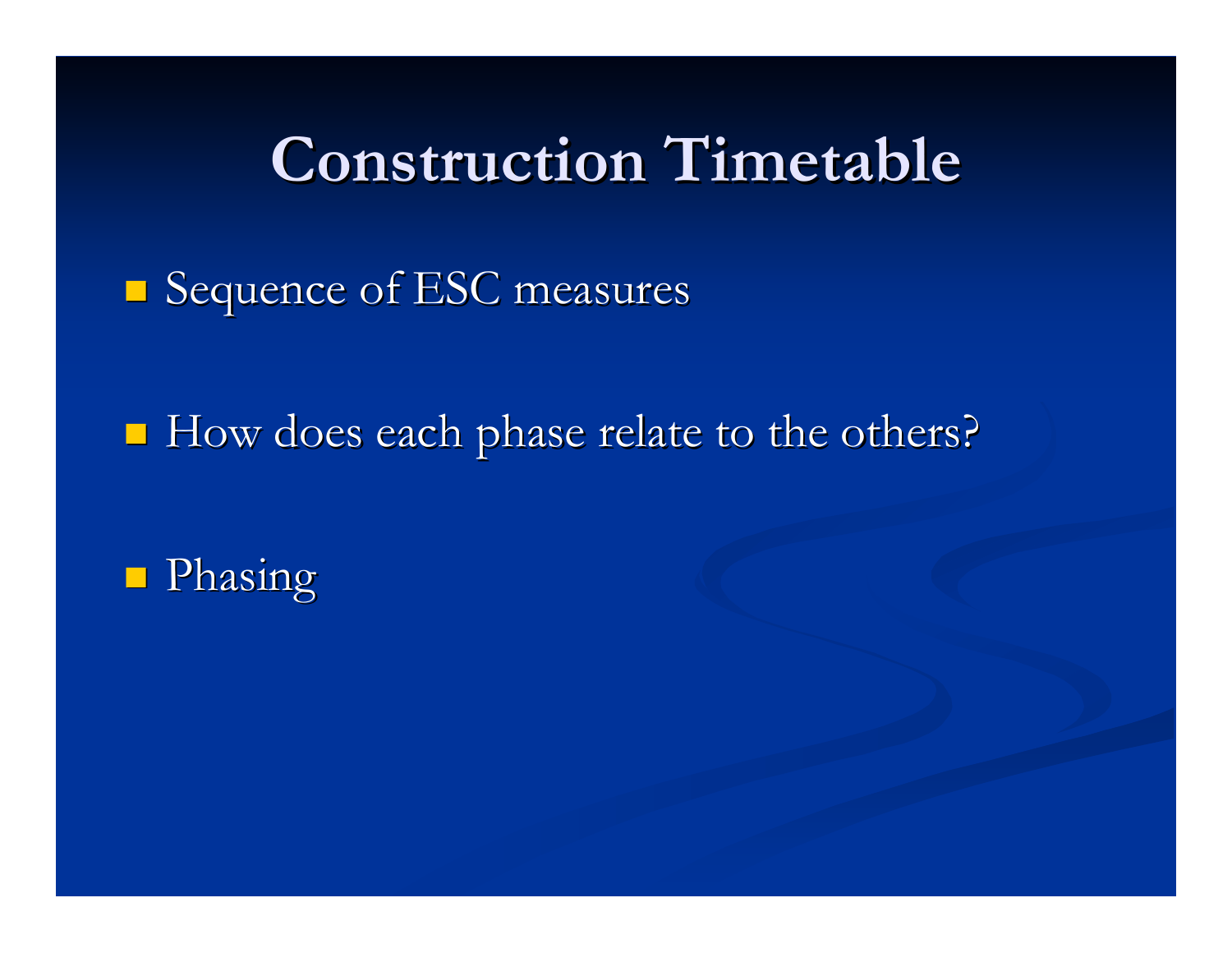#### **EPSC Plan EPSC Plan**

#### $\blacksquare$  Show LOD

#### $\blacksquare$  Show buffers and their limits

## **Provide calculations for structural** measures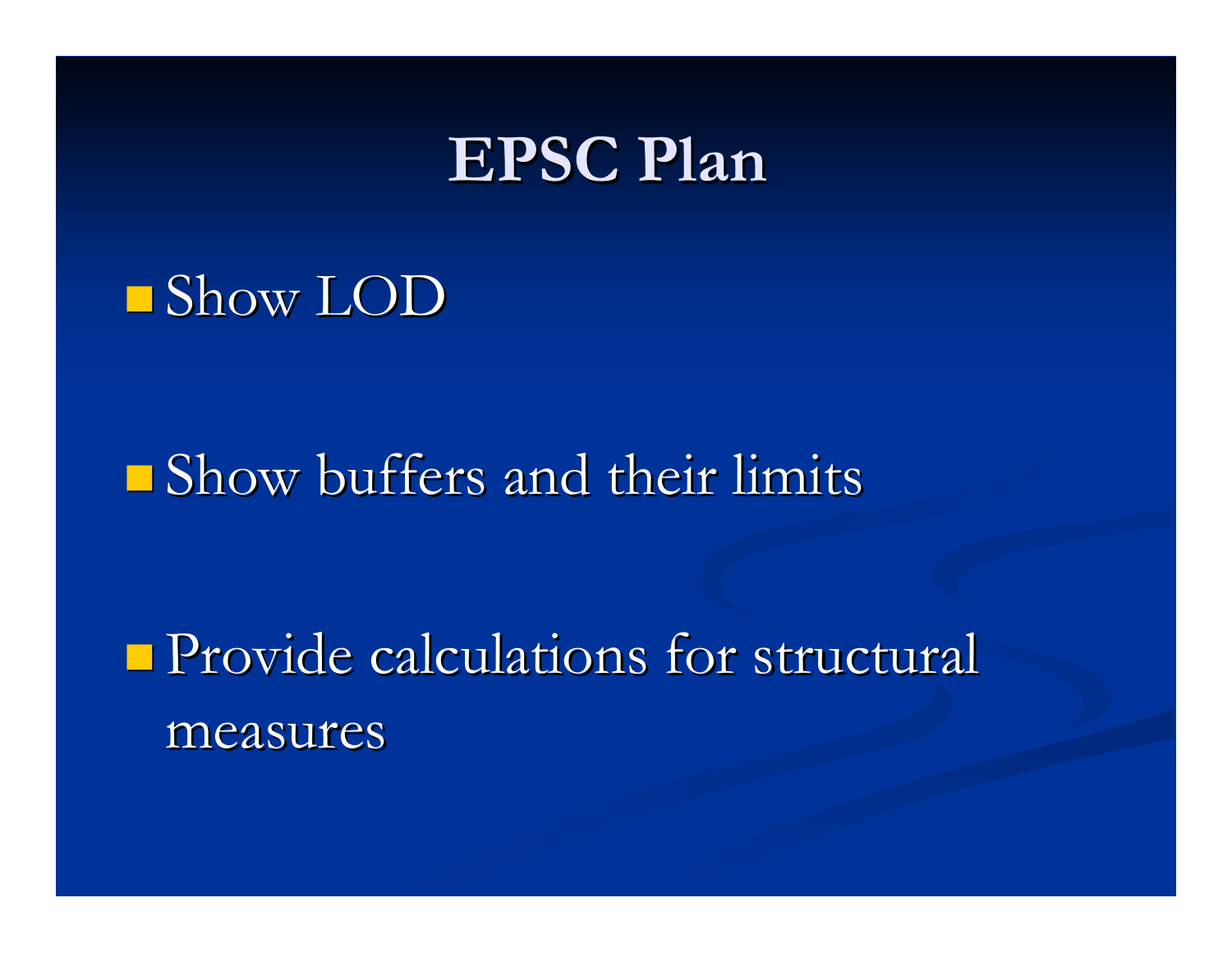### **EPSC Plan EPSC Plan**

 $\blacksquare$  Think about and show stormwater pathways  $\blacksquare$ are you creating a problem?

#### **NO HAY BALE CHECK DAMS!**

 $\blacksquare$  Silt fence should run parallel with the contour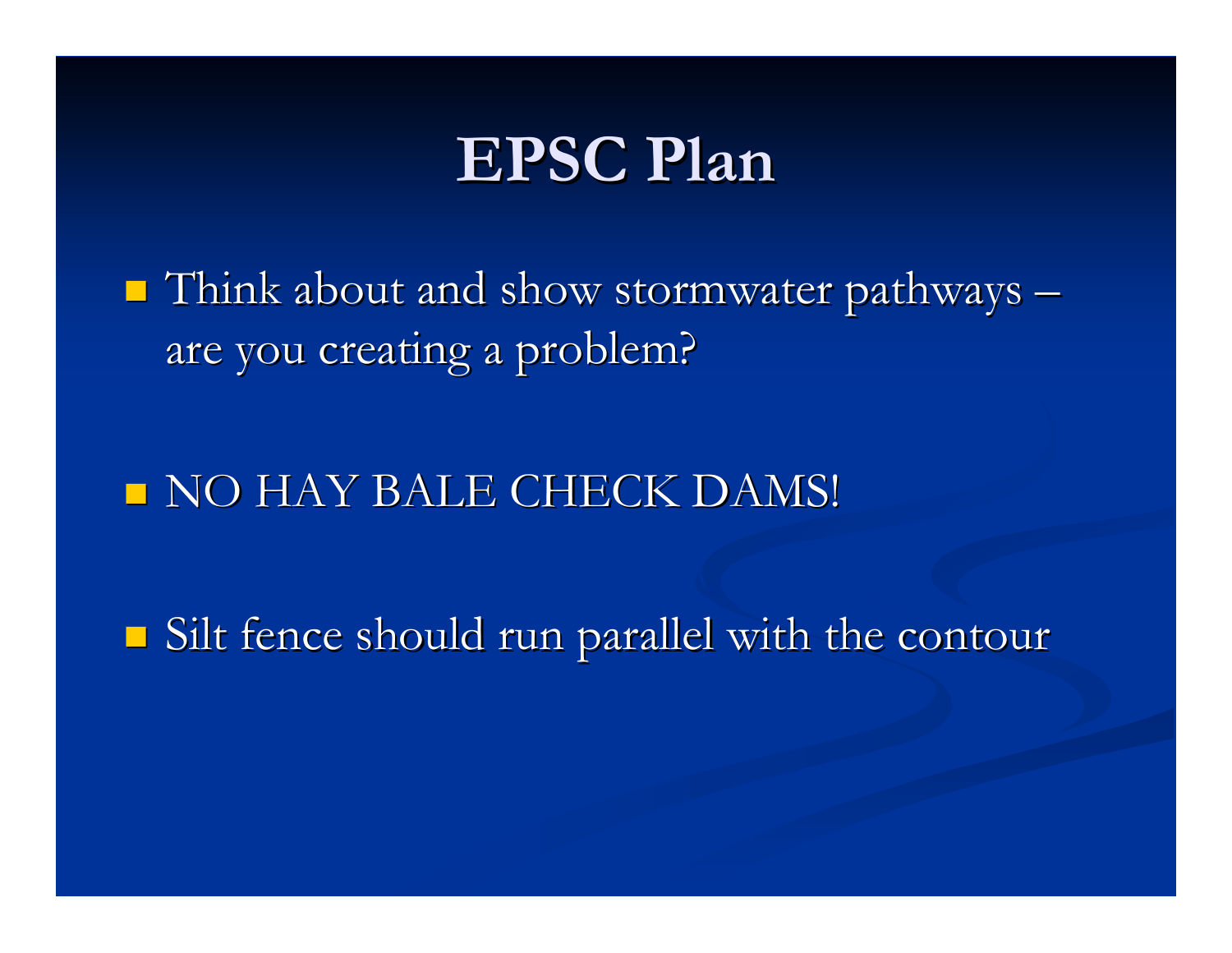### **EPSC Plan EPSC Plan**

 $\blacksquare$  Silt fence shouldn't be used at the end of culverts, in ditches, or in other areas of culverts, in ditches, or in other areas of concentrated flow

 $\blacksquare$  Make inspection chart consistent with the CGP

 $\blacksquare$  Show inlet protection and stabilized construction entrances on the Plan construction entrances on the Plan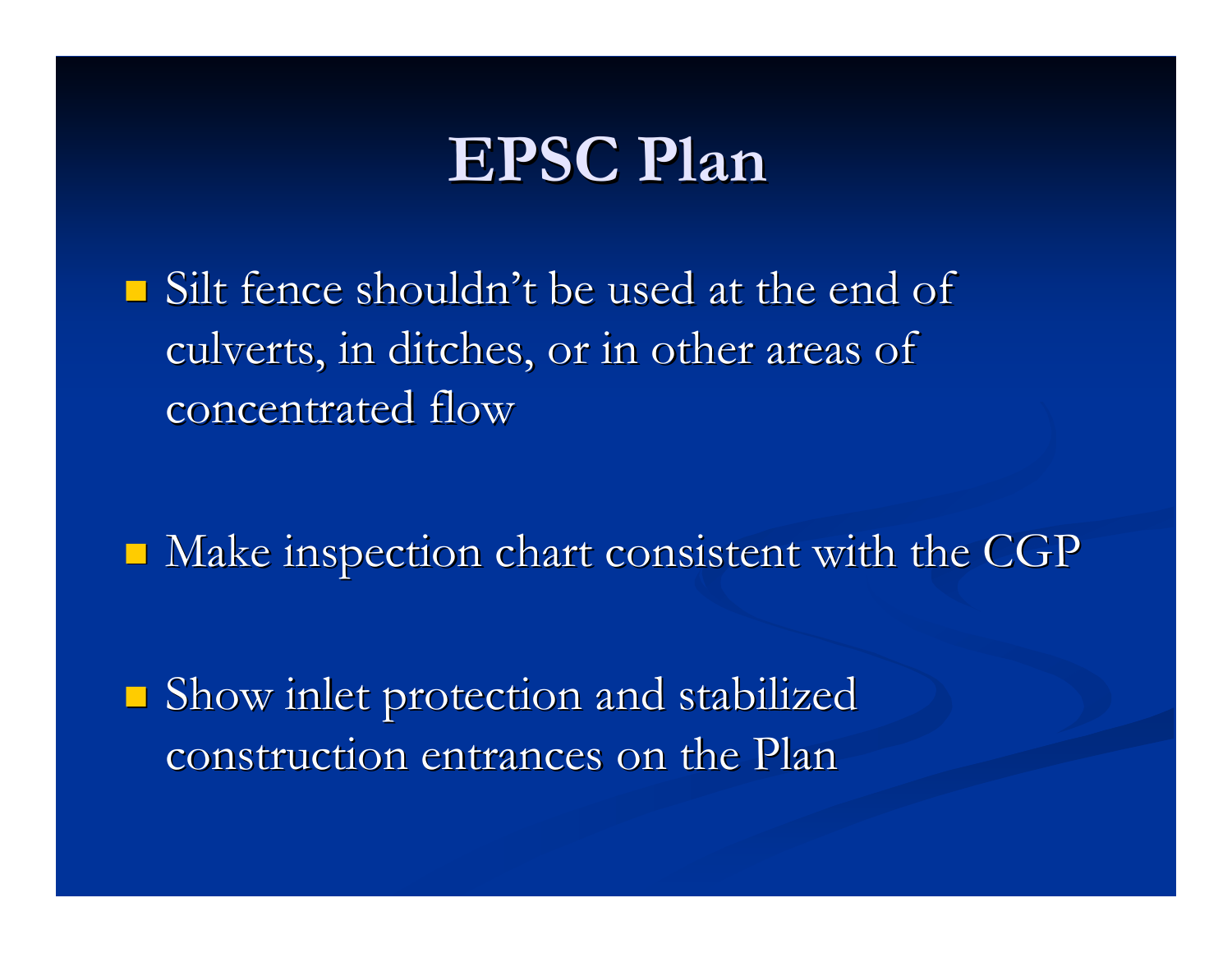# **Phasing Phasing**

 $\blacksquare$  A project may consist of several phases.

 Plan should show each phase and when it Plan should show each phase and when it will occur.

**Each phase will have a schedule and a** sequence.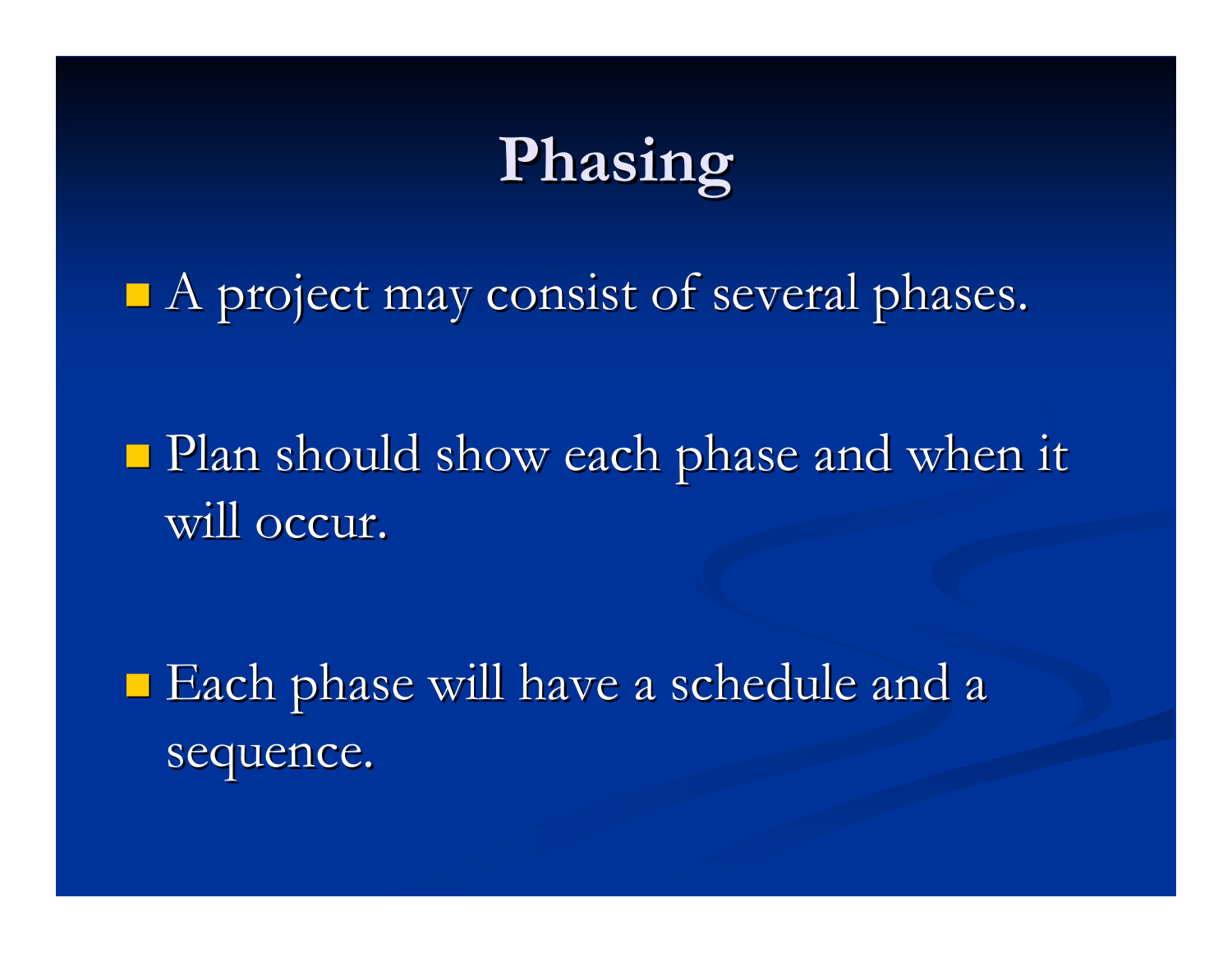# **Phasing Schedule Phasing Schedule**

Disturb only one portion of the project at a time. Disturb only one portion of the project at a time.

 $\blacksquare$  Stabilized prior to disturbing soil in the next phase.

 $\blacksquare$  50 acre site might be phased so that 10 acres are cleared the first year, roads and utilities placed, temporary stabilization, buildings built, and permanent stabilization occurs.

 $\blacksquare$  The next year/construction season, the second phase would begin with 10 acres of clearing, and so on.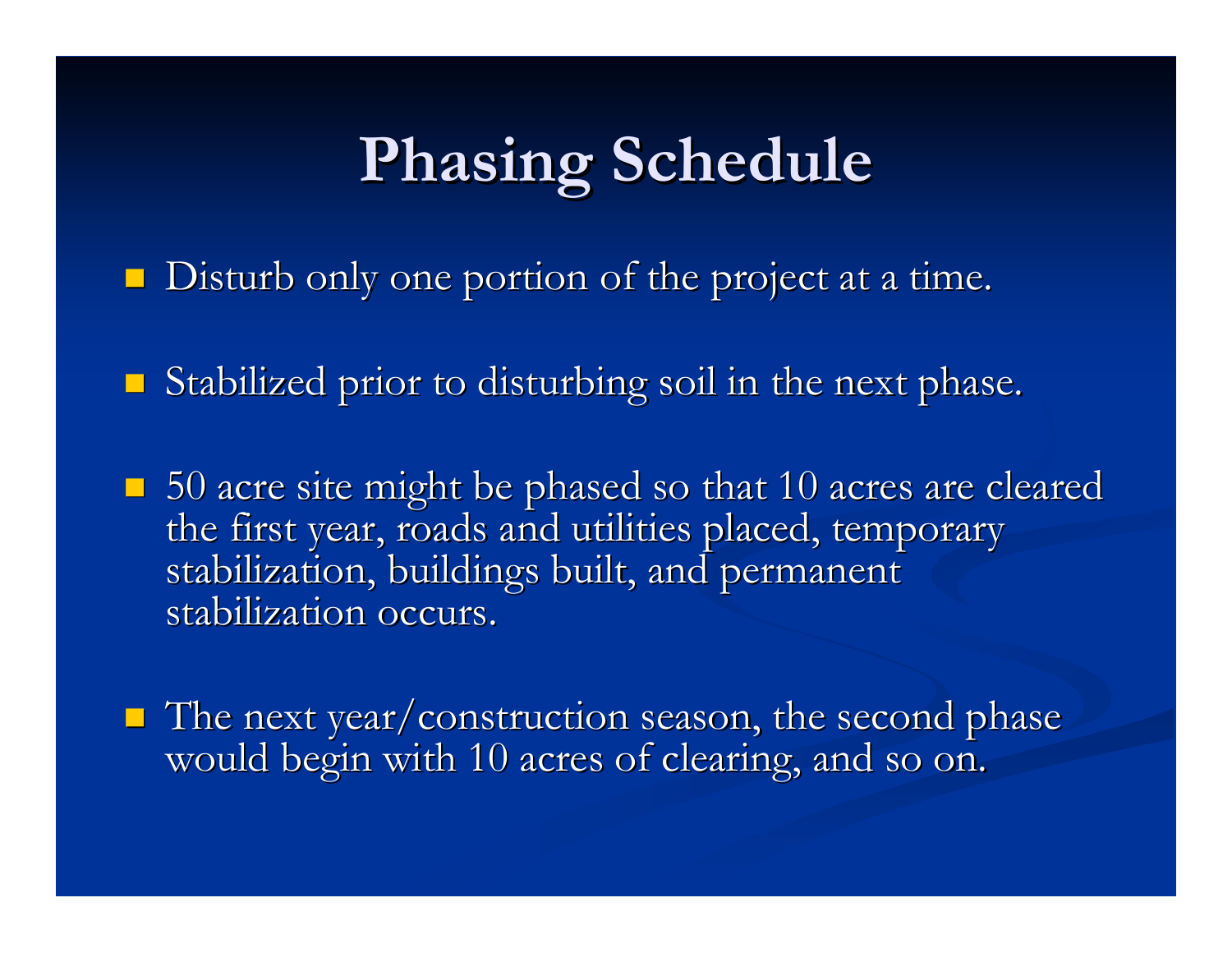#### **Schedule and Sequence Schedule and Sequence**

 $\blacksquare$  Each phase has its own schedule and sequence for the discrete construction activities associated with that phase.

 $\blacksquare$  The various activities within a phase may be concurrent or sequential. The schedule simply concurrent or sequential. The schedule simply reflects when those activities will occur.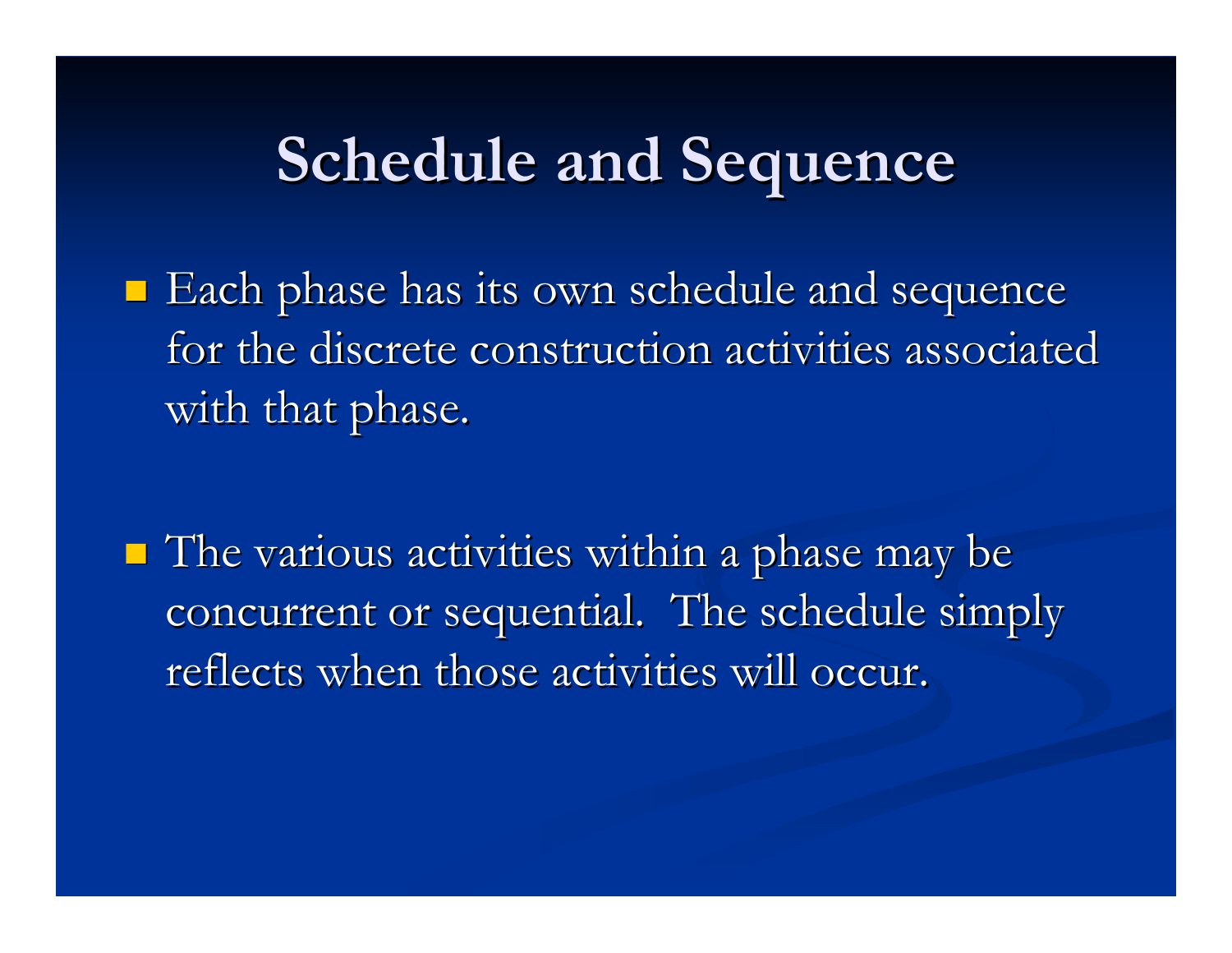## **Schedule Schedule**

 $\blacksquare$  The schedule identifies, for example, the expected date on which clearing will begin, the estimated duration of exposure of cleared areas, erosion risk, installation of erosion and sediment control measures, water quality risk, climactic factors, and establishment of permanent vegetation.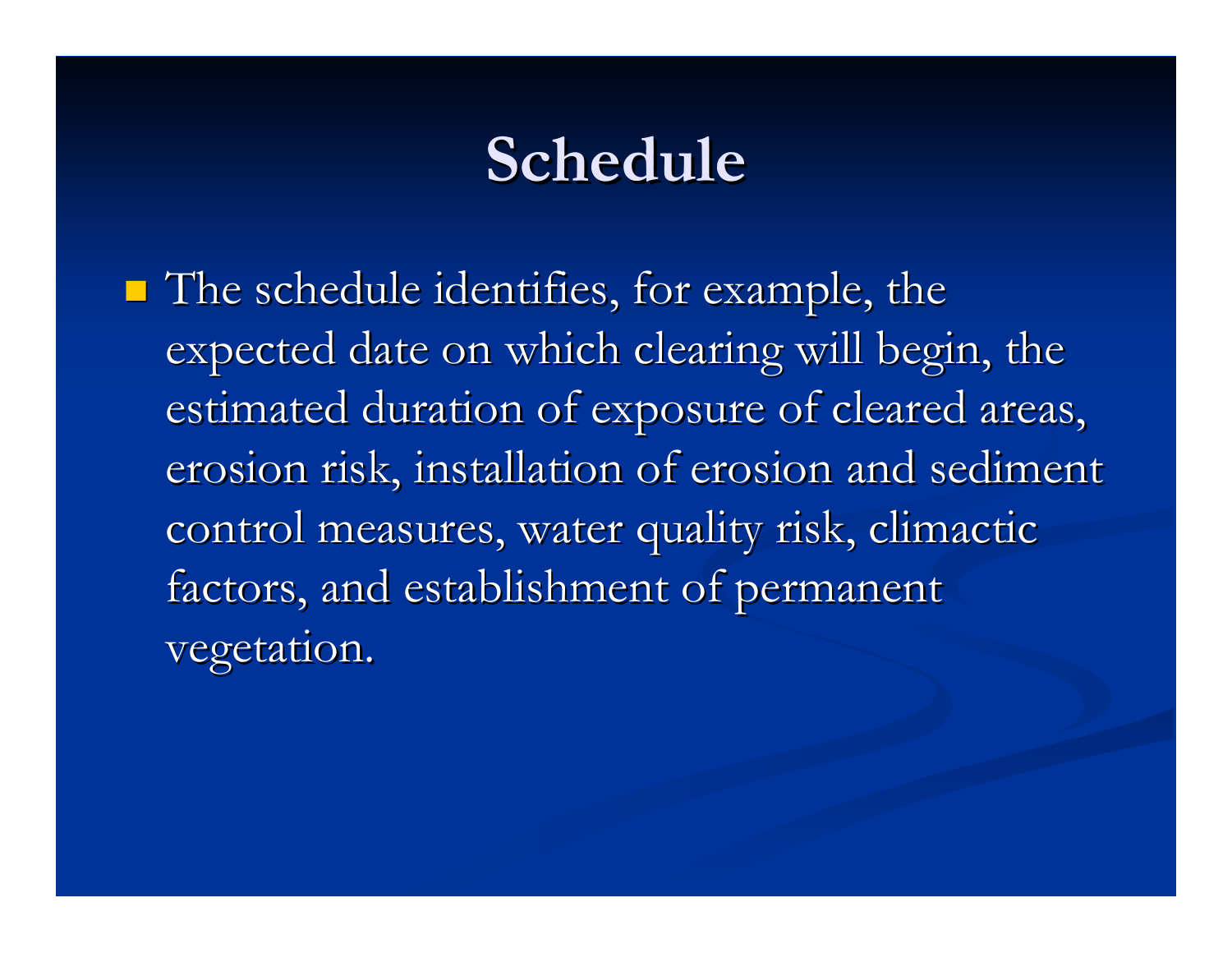## **Phasing/Schedule/Sequence Phasing/Schedule/Sequence**

 $\blacksquare$  A carefully phased project, in conjunction with a well planned schedule and sequence, effectively limits soil exposure and thus significantly limits soil exposure and thus significantly reduces erosion potential before a shovel is even put in the ground.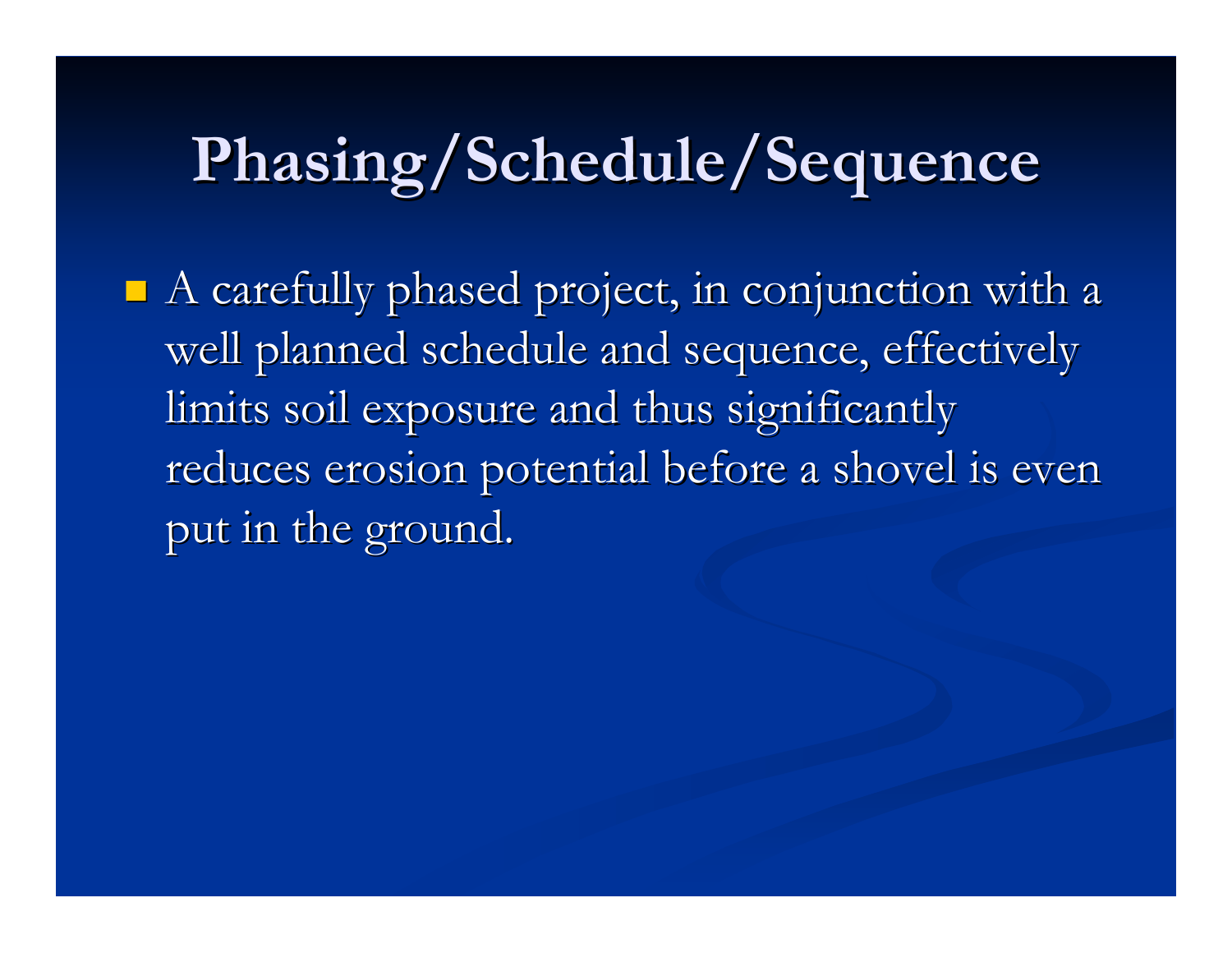#### **Narrative Narrative**

**E** Consider where water goes prior to construction, where it will go after construction.

 $\blacksquare$  Consider what types of vegetation do you have now, what will you have after construction.

 Think about the soils PRIOR to developing the Think about the soils PRIOR to developing the Plan.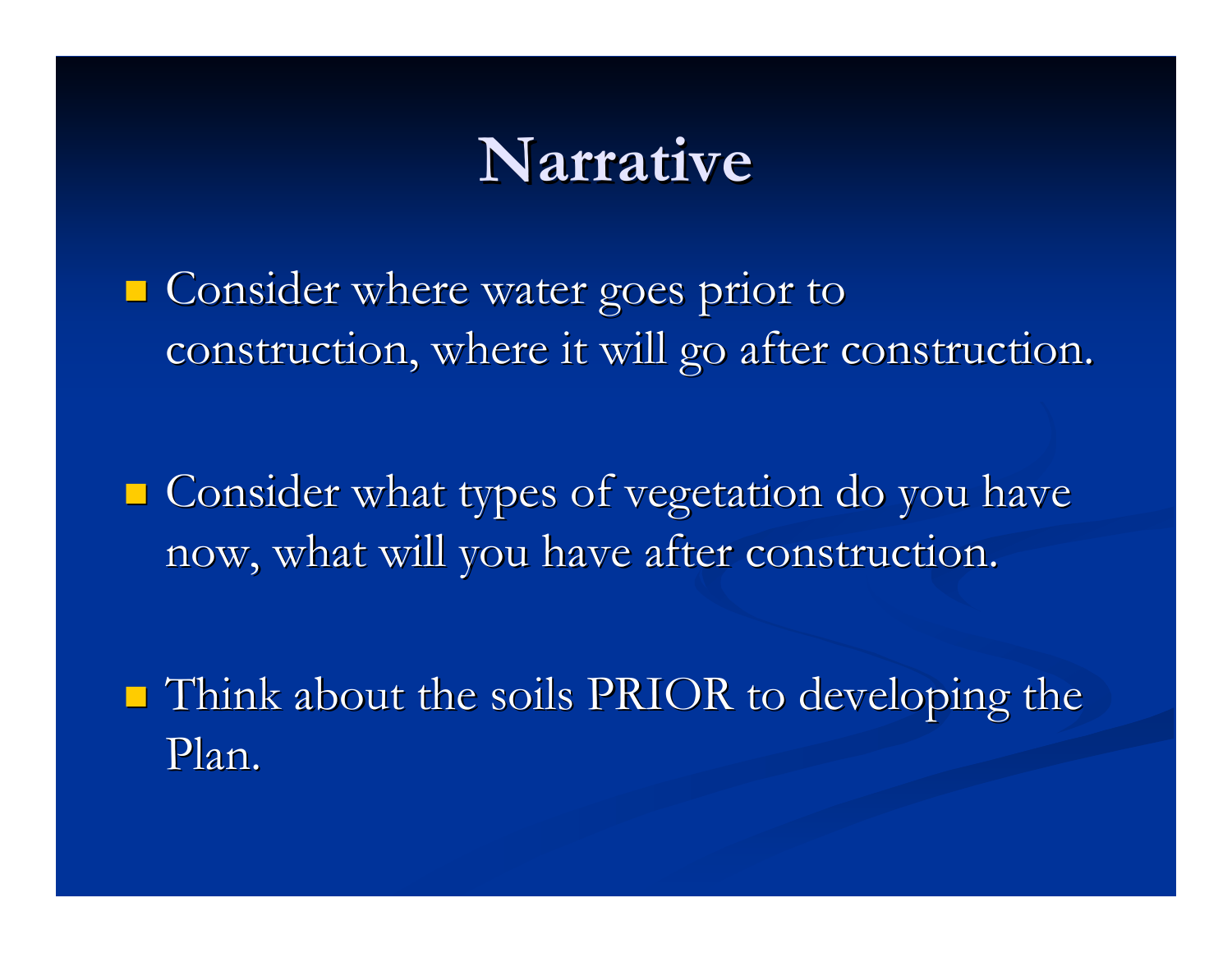#### **Narrative Narrative**

 $\blacksquare$  Schedule grading for up front to maximize the growing season.

Discuss winter construction in detail. Discuss winter construction in detail.

 $\blacksquare$  Discuss why Plan will work – factors considered such as soils, seed, temporary stabilization etc.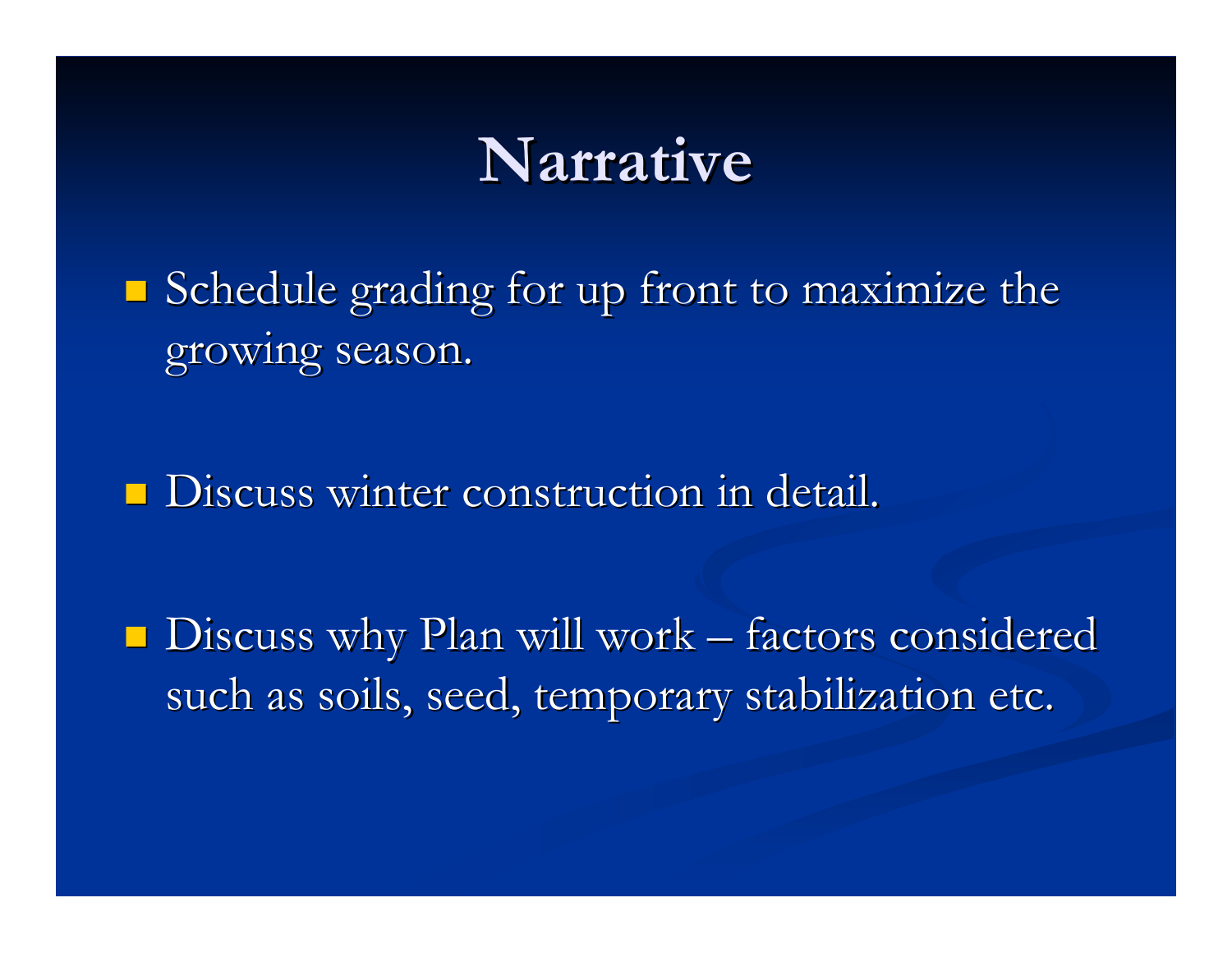#### **Narrative Narrative**

 $\blacksquare$  Confirm with NRCS that seed mix is appropriate for soils. appropriate for soils.

 $\blacksquare$  Describe the inspection, maintenance and monitoring program in detail.

 $\Box$  On-Site Plan Coordinator should be familiar with CGP and EPSC.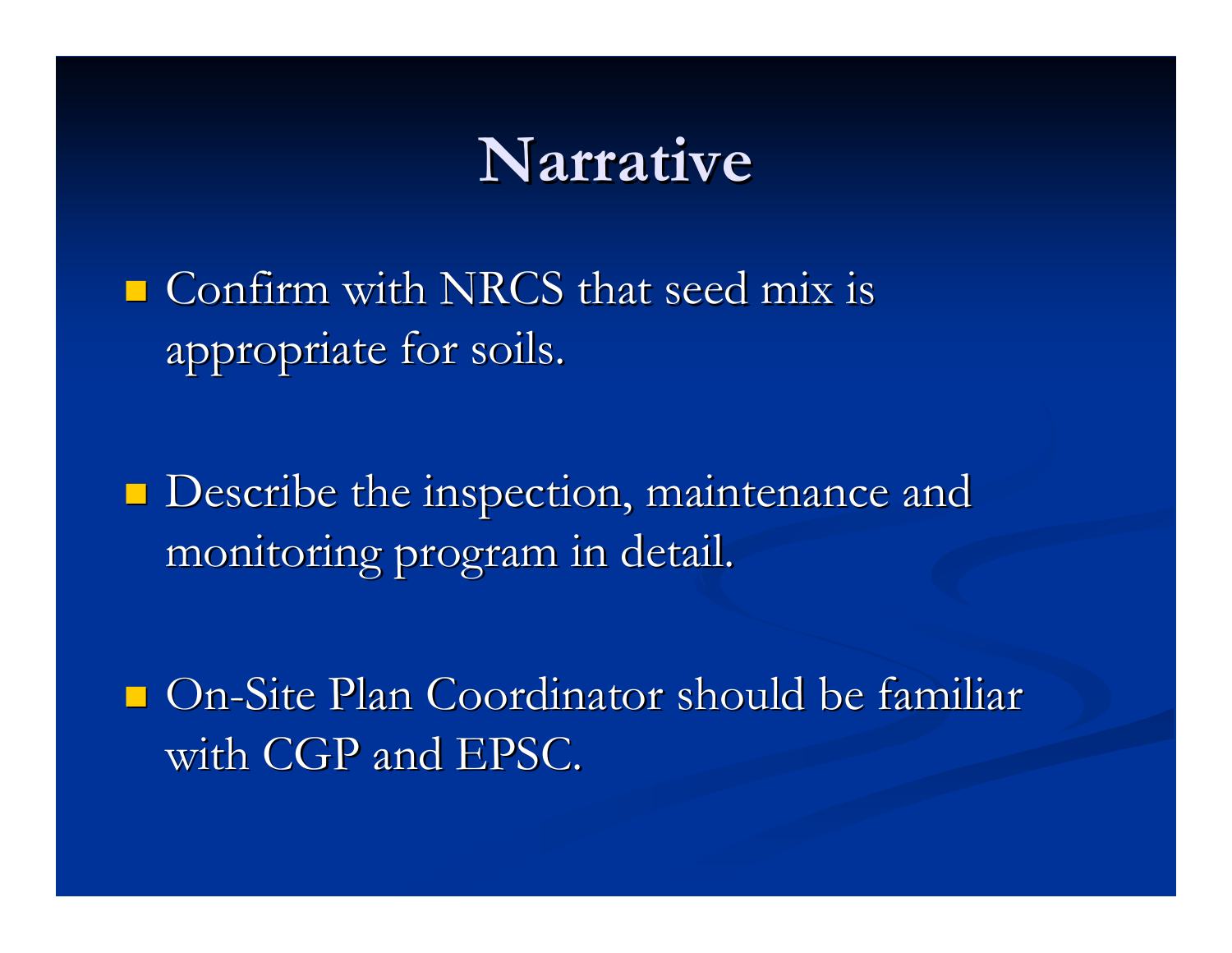#### **Winter EPSC Plans Winter EPSC Plans**

Go beyond "seed with oats"

 $\blacksquare$  Strive to minimize earth disturbance

 $\blacksquare$  Limit construction to the bare minimum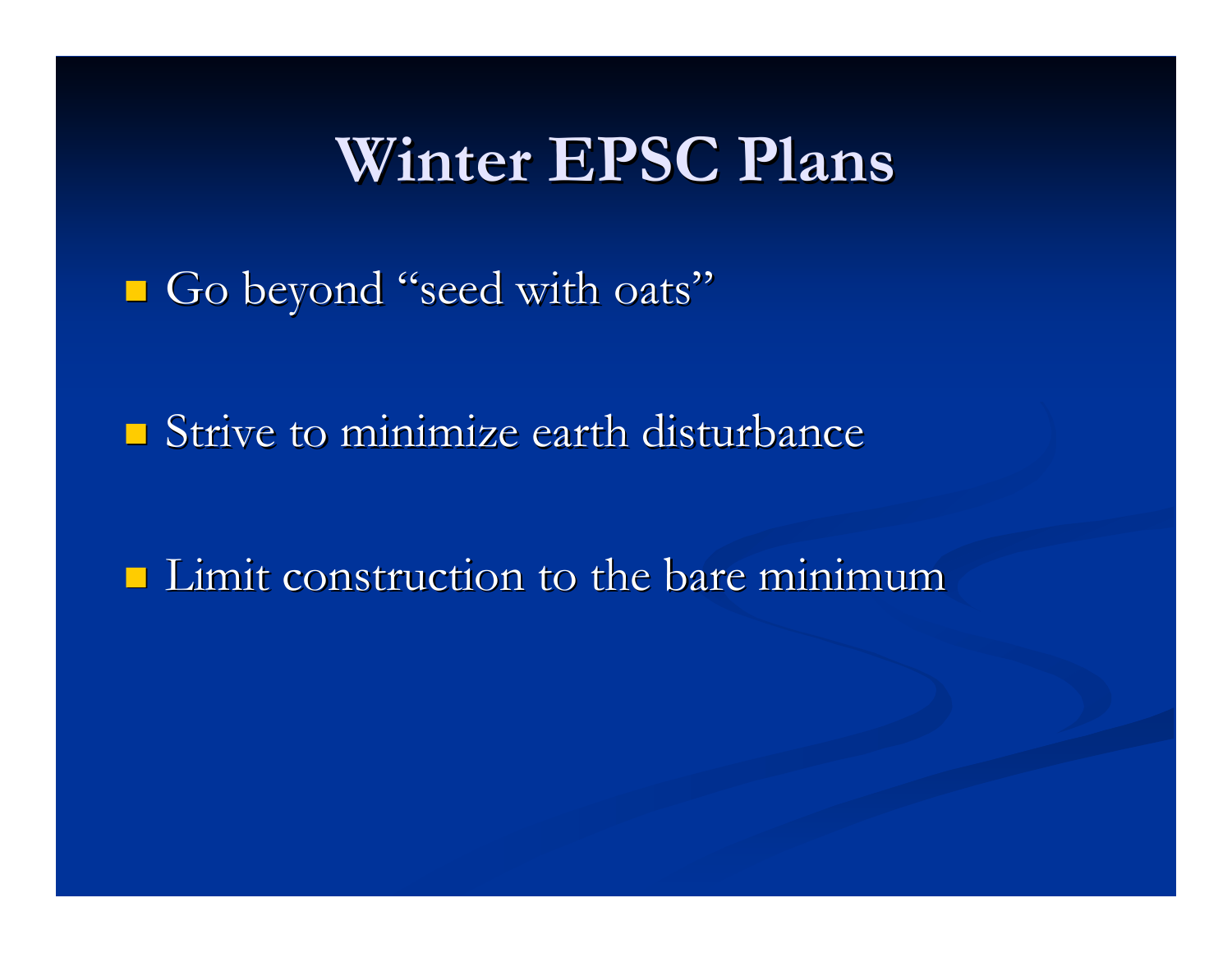#### **Winter EPSC Plans Winter EPSC Plans**

 $\blacksquare$  Show SPECIFICALLY what areas are being proposed for winter construction.

 $\blacksquare$  Show LOD for all areas.

Develop an accurate schedule. Develop an accurate schedule.